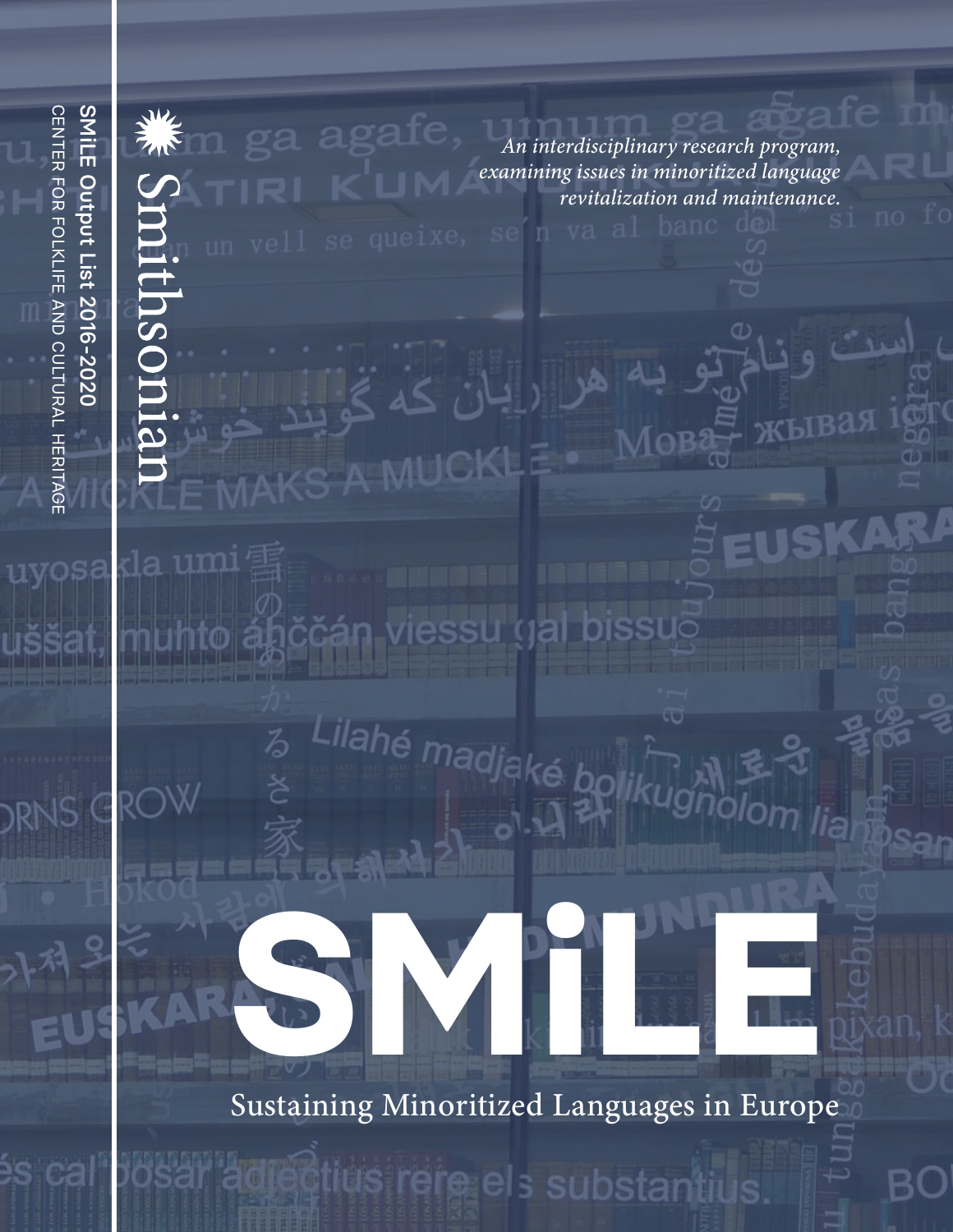Pellegrino, M. (2018), 'O jeno me diu glosse: il bilinguismo griko-salentino come risorsa,' in *La diglossia nell'area ellenofona del Salento. Atti della mattinata di studi, Zollino*, Giannachi F. (ed.),

Smith-Christmas, C. (due March 2021), 'On the Edge: Intergenerational Language Transmission in the

imaginative play of two bilingual sisters,' in the *Journal of Bilingual Education and Bilingualism*.

Smith-Christmas, C. and NicLeòid, S. (submitted January 2019), 'How to turn the tide: The policy implications emergent from comparing a 'Post-vernacular' FLP to a 'ProGaelic' FLP,' in *Language* 

Smith-Christmas, C. (submitted April 2019), 'Intergenerational Transmission: The Need for a Good Start,' in *Actes du Colloque*, Fabegras, I. and Bihan, H. (eds.), Rennes: Université de Rennes.

Intergenerational Transmission in the Corca Dhuibhne Gaeltacht,' in *Transmitting minority languages: Complementary reversing language shift strategies*, Hornsby, M. and McLeod, W.

- Panico editore.
- 21st Century,' in *Multilingual Matters*, Clevedon.
- Smith-Christmas, C. (2020), 'Double-voicing and rubber ducks: The dominance of English in the
- *Policy.*
- 
- Smith-Christmas, C. and Ruiséal, O. (due April 2020), 'Tús Maith, A Good Start: Intervention and (eds.), London: Palgrave MacMillan.
- Science Press.
- Cambridge University Press.
- Sallabank, J. (eds.), Cambridge: Cambridge University Press.
- 
- Exploring language assessments of speakers and non-speakers,' in SMiLE volume.

Squillaci, M.O. and Pellegrino, M. (submitted March 2020), 'Language Use and Variation within the Greek Linguistic Minorities of Southern Italy,' in *Contact & Multilingualism Series*. Berlin: Language

Squillaci, M. O. (2020), 'It's good for your heart. Three motivational steps for language revitalization,' in *Revitalizing endangered languages: a practical guide*, Olko, J. & Sallabank, J. (eds.), Cambridge:

Squillaci, M. O. (2020), 'An introspective analysis of one year of revitalization activities. The Greko community of practice,' in *Revitalizing endangered languages: a practical guide*, Olko, J. &

Squillaci, M.O. (2019), 'Le aree interne come spazio di diversità e somiglianze: il caso dell'area Grecanica', in *Territori spezzati. Spopolamento e abbandono nelle aree interne dell'italia contemporanea*, Macchi Janica, G. & Palumbo, A. (eds.), CISGE – Centro Italiano per gli Studi Storico-Geografici.

Terhart, L., Langer, N. and Admiraal, F. (in preparation), 'Which North Frisian should be maintained?



- Brennan, S. (in preparation), 'More than merchandise: Commercial Occitan as a site of encounter, discussion, and resistance,' to be submitted to *Language in Society.*
- Brennan, S. and Costa, J. (submitted Oct. 2019), 'La formulation d'un lien langue/territoire peut-elle jouer en faveur d'une langue minorisée? La question occitane et la région Occitanie,' in the I*nternational Journal of the Sociolinguistics of Language.*
- Costa, J. (in preparation), '"Ieu te dise aime tròp lo provençau": l'école primaire en Occitan,' to be submitted to *Anthropochildren.*
- Costa, J. (in preparation), 'The Cosmopolitics of "Patois" and "Language": Why do Traditional Speakers of Minority Languages Remain Reluctant to Join Revival Movements?,' to be submitted to *American Anthropologist.*
- Costa, J. (2020), 'Quand transmettre ne va pas de soi : entre transmission et socialisation, comment penser le futur des langues minoritaires?,' in *Les langues minorées face au défi de la transmission familiale*, Fabegras, I. and Bihan, H. (eds.), Rennes: TIR.
- Costa, J. and Muller, D. (in preparation), 'From politics to hobby: New speakers of Occitan and political engagement,' to be submitted to *Language Policy*.
- Dayán-Fernández, A. and O'Rourke, B. & (in press), 'Galician-Portuguese and the Politics of Language in Contemporary Galicia,' in *The Politics of Multilingualism*, Strani, K. (ed.), London: Palgrave Mac Millan.
- Dołowy-Rybińska, N. and Ratajczak, C. (2019), 'Upper Sorbian language education: when community language maintenance practices disregard top-down revitalisation strategies.' In *Language, Culture and Curriculum*. DOI: [https://doi.org/10.1080/07908318.2019.1630424](https://www.tandfonline.com/doi/full/10.1080/07908318.2019.1630424)
- Dołowy-Rybińska, N. and Ratajczak, C. (in press), 'La revitalisation des langues sorabes et la politique linguistique en Lusace vue par les acteurs principaux de la scène sorabe,' in *Les Cahiers de MIMMOC.*
- Gregersen, Johanna and Langer, N. (submitted Dec. 2019), 'Linguistic Purism in Minority Languages Evidence from North Frisian,' in *Language Contact in Smaller Languages*, Zimmer, C. & Simon, H. (eds.), Berlin: Language Science Press. (OPEN ACCESS)
- O'Rourke, B. (2019), 'Carving Out Breathing Spaces for Galician. New Speakers' Investment in Monolingual Practices,' in *Languagized Lives*, in Jaspers, J. & Madsen, L. (eds.), Routledge.
- O'Rourke, B. and Nandi, A. (2019), 'New speaker parents as grassroots policy makers in contemporary Galicia: ideologies, management and practices,' in *Language Policy* 18, pp. 493-511.

Produced directly from or in conjunction with SMiLE research.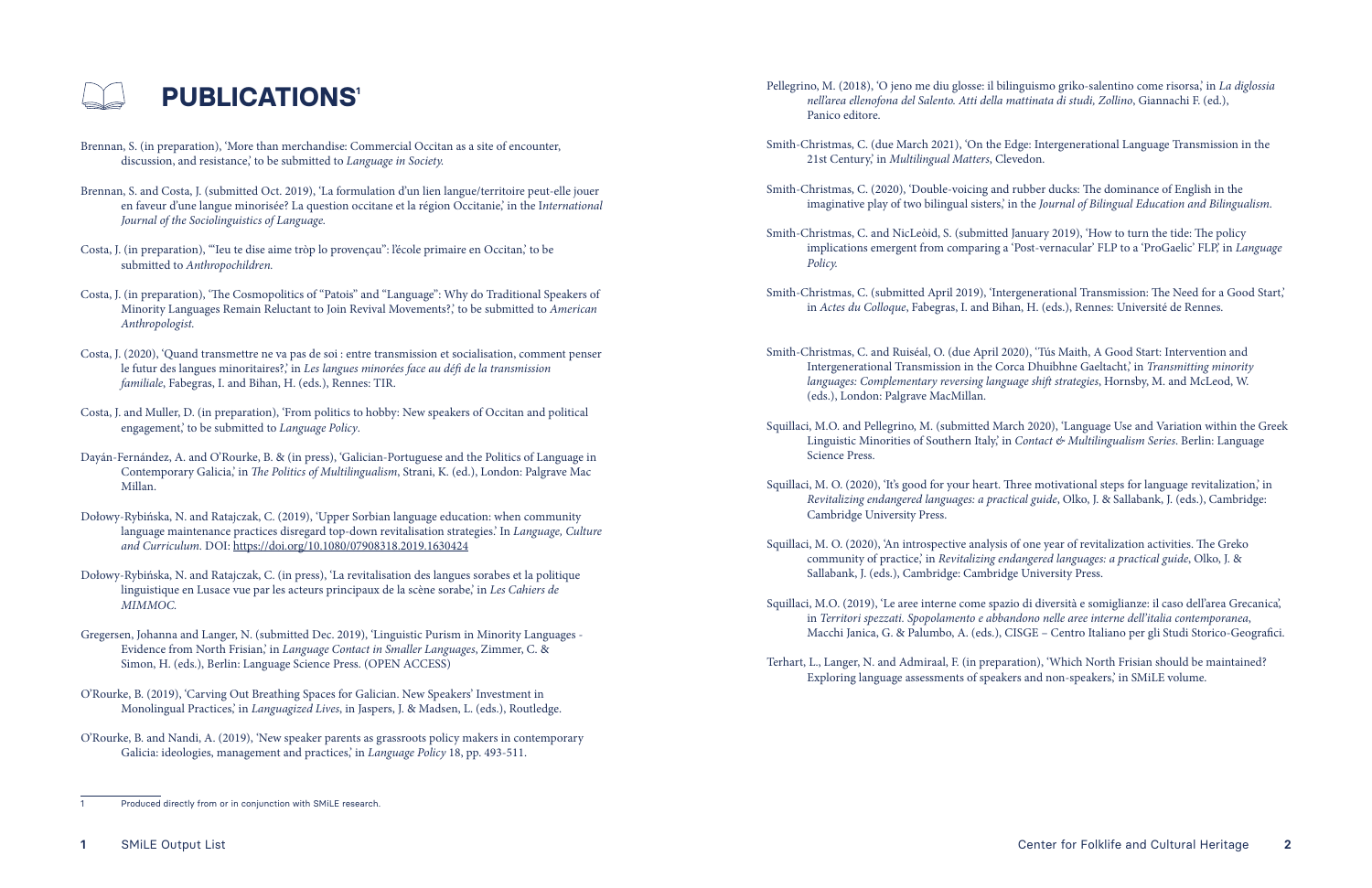## **CONFERENCE PAPERS /INVITED PRESENTATIONS**

- Admiraal, F. and Terhart, L. (2019), 'Responses to 50 years of North Frisian in education,' 17th International Conference on Minority Languages (Mercator European Research Centre on Multi lingualism and Language Learning, Leeuwarden), 22-24 May.
- Admiraal, F., Langer, N. and Terhart, L. (2018), 'Measuring Effectiveness A study on changes in minority language use and perception due to revitalisation efforts, with evidence from North Frisian.' 1st Conference on Frisian Humanities (Fryske Akademy, Leeuwarden), 25 April.
- Admiraal, F. (2019), 'Sustaining Minoritized Languages in Europe the case of North Frisian,' Lunchtime talk (KNAW-DANS, Den Haag), June.
- Brennan, S. (2018), 'Occitania: Exploring questions of groupness and speakerhood in a newly -named region', Understandings of Language and Community Seminar (National University of Ireland, Galway), 26 April.
- Brennan, S. (submitted for 2020), 'Acceptable ambiguity: Selling Occitan within the safety zone of Occitania', to be presented at the 3rd International Conference on Sociolinguistics (Charles University & Czech Academy of Sciences, Czech Republic), 26-28 August. (Panel proposed by Tadhg Ó hIfrearnáin).
- Brennan, S. & Costa, J. (2018), 'What's in a name? Language, emplacement, groupness, and rebranding in the new "Occitania" region', 8th Obrador de Lingüistica Occitana (Université de Pau et des Pays de l'Adour, France), 5-6 July.
- Brennan, S. & Costa, J. (2019), 'Actes de nomination et revitalisation dans la nouvelle 'Région Occitanie'', Centre de dialectologie et d'étude du français régional (Université deNeuchâtel, CH), 30 April.
- Brennan, S. & Costa, J. (2019), 'Named but non-threatening: A critical look at the relationship between place names and postvernacularity', Irish Association for Applied Linguistics Annual Conference (National University of Ireland, Galway), 30 November.
- Costa, J. (2018), 'De l'intérêt (ou non) de la clarification idéologique préalable dans les mouvements de revitalisation linguistique,' Congrès des francoromanistes (University of Osnabrück, Germany), 27-29 September.
- Costa, J. (2018), 'Quand transmettre ne va pas de soi', Colloque international: Langue bretonne, langues minorisées, avenir et transmission familiale (Université Bretagne Sud, Lorient), 23-24 November.

Invited lecture, (Institute of Romance Studies, University of Zurich), 23 October.

Costa, J. (2019), 'Revitalizing language in Provence: Revisiting 10 years of fieldwork', Invited lecture at the Department of Romance languages (Ludwig Maximilian University

Costa, J. (submitted for 2020), 'After the conflict is over: Can conflict theory still serve a purpose to understand language in contemporary Occitania?', to be presented at the 3rd International Conference on Sociolinguistics (Charles University & Czech Academy of Sciences, Czech Republic), 26-28 August (Panel proposed by Tadhg Ó hIfrearnáin).

Costa, J. & Brennan, S. (2018), 'Does a stronger association between language and place facilitate language revitalisation efforts? Some insights from Occitania', 8th Cambridge Conference

Revitalization and Language Activism in Contemporary Galicia,' Sorbian SMiLE

- Costa, J. (2019), 'Revitalisation et standardisation des langues régionales : le cas de l'occitan,'
- of Munich), 10 July.
- 
- on Language Endangerment (University of Cambridge, Cambridge), 4 July.
- Dayán-Fernández, A. & O'Rourke, B. (2019), 'Sowing the Seeds at Semente: Grassroots Conference (Sorbian Institute, Bautzen, Germany), 30 May- 1 June.
- Galegos, Madrid), 10-15 September.
- Glasgow and MOD Ghlaschu), 10 October.
- Dołowy-Rybińska, N. & Ratajczak, C. (2018), 'Kajka rěčna politika za Serbow? Staw, prěnje
- May.
- Dołowy-Rybińska, N. & Ratajczak, C. (2018), 'Projekt SMiLE Serbskej rěči: rewitalizaciske Institute, Bautzen/Budyšin).
- (University of Cambridge, Cambridge), 4 July.

Dayán-Fernández, A. (2018), 'Novos horizontes para unha Galicia global: REDES | TERRITORIO | MEMORIA,' XII Congreso Internacional da AIEG (Asociación Internacional de Estudos

Dayán-Fernández, A. (2019), 'Policy, Politics & Activism – in need of change? Grassroots activism in contemporary Galicia,' 'Gaelic in a Global and Digital Age' Event (University of

wuslědki a rozmyslowanja,' Project presentation (Sorbian Institute, Bautzen/Budyšin).

Dołowy-Rybińska, N. & Ratajczak, C. (2018), 'Languages and cultures in contact: What place for Upper Sorbian new speakers and learners in Lusatia (Germany)?,' 3rd Conference on Contested Languages in the Old World (University of Amsterdam, Amsterdam), 3-4

pospyty we wšelakorymaj politiskimaj systemomaj,' Project presentation (Sorbian

Dołowy-Rybińska, N. & Ratajczak, C. (2018), 'Upper Sorbian language (re)vitalization through education: when revitalisation strategies disregard the community's internal language maintenance policy,' 8th Cambridge Conference on Language Endangerment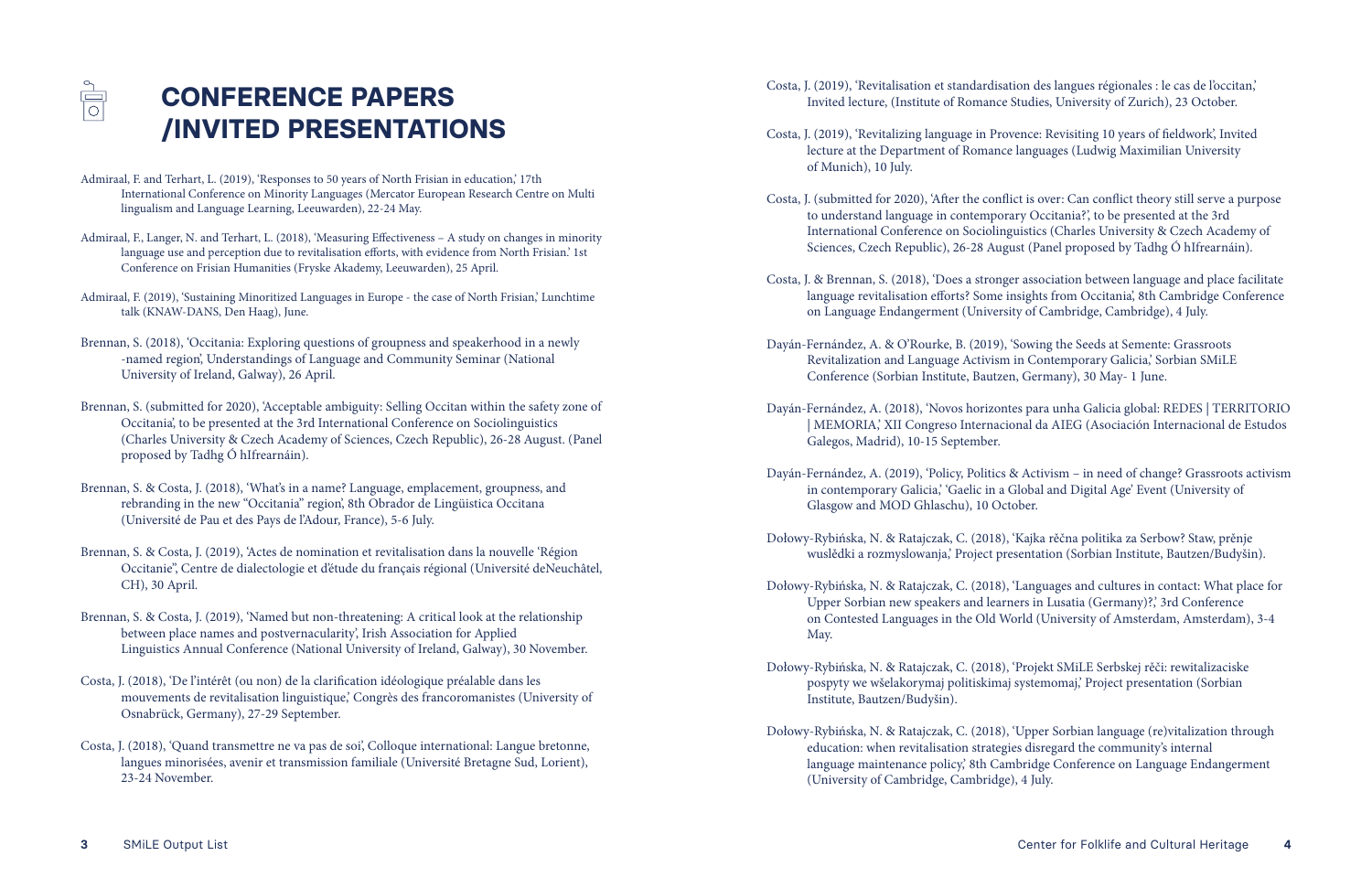- Dołowy-Rybińska, N. & Ratajczak, C. (2019), 'Learning a minority language and English at school: methods, motivations, attitudes. A case of non-native students in the Upper Sorbian Grammar School,' International Conference on Minority Languages XVII (Leeuwarden, Netherlands), 22-24 May.
- Dołowy-Rybińska, N (2019), 'Rewitalizacja języków górnołużyckich: projekt SMiLE,' Project presentation at the Institute of Slavic Studies (Polish Academy of Sciences, Warsaw).
- Dołowy-Rybińska, N. (2019), 'La (re)vitalisation des langues sorabes vue par les acteurs principaux de la scène sorabe,' Revitalisation linguistique : pour qui ? pour quoi ? Idéologies et stratégies à l'œuvre dans les processus de redynamisation des langues minoritaires de l'Union Européenne (Université de Poitiers, Poitiers, France), Spring 2019.
- Dołowy-Rybińska, N. (2019), 'Ratowanie ginących języków: od teorii do praktyki,' "Festival of Science" (Warsaw).
- Langer, N. (2018), 'Challenges of North Frisian Language Policy,' Research Colloquium, Department of German (University of Cambridge, Cambridge), November 2018.
- Langer, N. (2019), 'Is Frisian a Pluricentric Language?' International Conference: Language, Cultures, and Nations (University of Stockholm, Sweden), 22-24 May.
- Langer, N. (2019), '"Wan frasch, dan uk rucht frasch." Zur Wahrnehmung von Sprachrichtigkeit bei friesischen MuttersprachlerInnen,' Forschungskolloquium (Universität Erlangen-Nürnberg), June 2019.
- Langer, N. (2019), 'Book Frisians are pretty perfect as regards grammar but they are also exhausting as they keep correcting us. On Evaluating Language Use and Language Contact in North Frisia.' German(ic) in Language Contact: Grammatical and sociolinguistic dynamics (Freie Universität, Berlin), 5 July.
- Langer, N. (2019), 'Minderheitensprachensprecher im Spannungsfeld von new speakers und Sprachkodizes, am Beispiel des Nordfriesischen,' LaienWissenSprache, International Conference (University of Kiel, Germany), 5-7 September.
- Linn, M. S. (2019), 'Sustaining Minoritized Languages of Europe (SMiLE): Case Studies in Community Responses to Revitalization,' International Conference on Language Documentation and Conservation (University of Hawi'i, Manoa), 2 March.
- Linn, M. S. (2019), 'The Language Renaissance: Local and Global Reponses to Language Renewal,' Fantastic Languages and Where to Find Them - Language Revitalization School, COLING (Bova, Italy), 17 April.

Smith-Christmas, C. (2018), 'Reversing Language Shift: The role of second-generation mothers in language maintenance,' International Congress of Linguists (Cape Town, South Africa), 6

through the lens of social movement theory: participatory methods and the co-production of knowledge,' IV Simposium Internacional EDiSo (Universidade de Santi

linguistic minorities of Southern Italy,' ICLaVE|10 (International Conference on Language Variation in Europe, "European minority and diaspora languages," (Leeuwarden,

communities of Southern Italy,' COLING International Workshop (Bova, Italy), August

- O'Rourke, B. & Dayán-Fernández, A. (2019), 'Language activism and language revitalization ago de Compostela, Galiza), 7 June.
- O'Rourke, B. & Dayán-Fernández, A. (2018), Doing Ethnography Workshop (Heriot-Watt University, Edinburgh), 31 October.
- O'Rourke, B. (2018), 'New speaker activism in contemporary Galicia,' Sociolinguistics Symposium 22 (University of Auckland, New Zealand), 27-20 June.
- Pellegrino, M. and Squillaci, M. O. (2019), 'Language use and variation within the Greek Netherlands), 26 June.
- Pellegrino, M. and Squillaci, M. O. (2018), 'Investigating the future of the Greek-speaking 2018.
- Pellegrino, M. (2018), 'Greek language ideologies of Griko,' Anthropological seminar series (Panteion University, Athens), December 2018.
- Pellegrino, M. (2019), 'Neologisms and linguistic recovery as language ideological debates: Them - Language Revitalization School, COLING (Bova), 16 April.
- 
- July.
- Smith-Christmas, C. (2019), 'An Saibhreas agus an Saol: The importance of 'place' in and Policymakers (Trinity College, Dublin), 29 March.
- Cape Breton, Nova Scotia), 10 October.

purism and compromise in the case of Griko,' Fantastic Languages and Where to Find

Pellegrino, M. (2019), Presentation of the video "Imì/emì ce i/e glosse-ma," Napoli Castel Nuovo on the occasion of the International Day of the Greek language, (Naples, Italy), 9 February.

intergenerational language transmission,' Symposium for Irish Language Practitioners

Smith-Christmas, C. and Ruiséal, O. (2019), 'Sicín Mise Go Sona Sásta: Integrating Children's Song into Intergenerational Language Transmission in the Corca Dhuibhne Gaeltacht,' A' Chànain Cheòlmhor: Language Revitalization through Music (Gaelic College,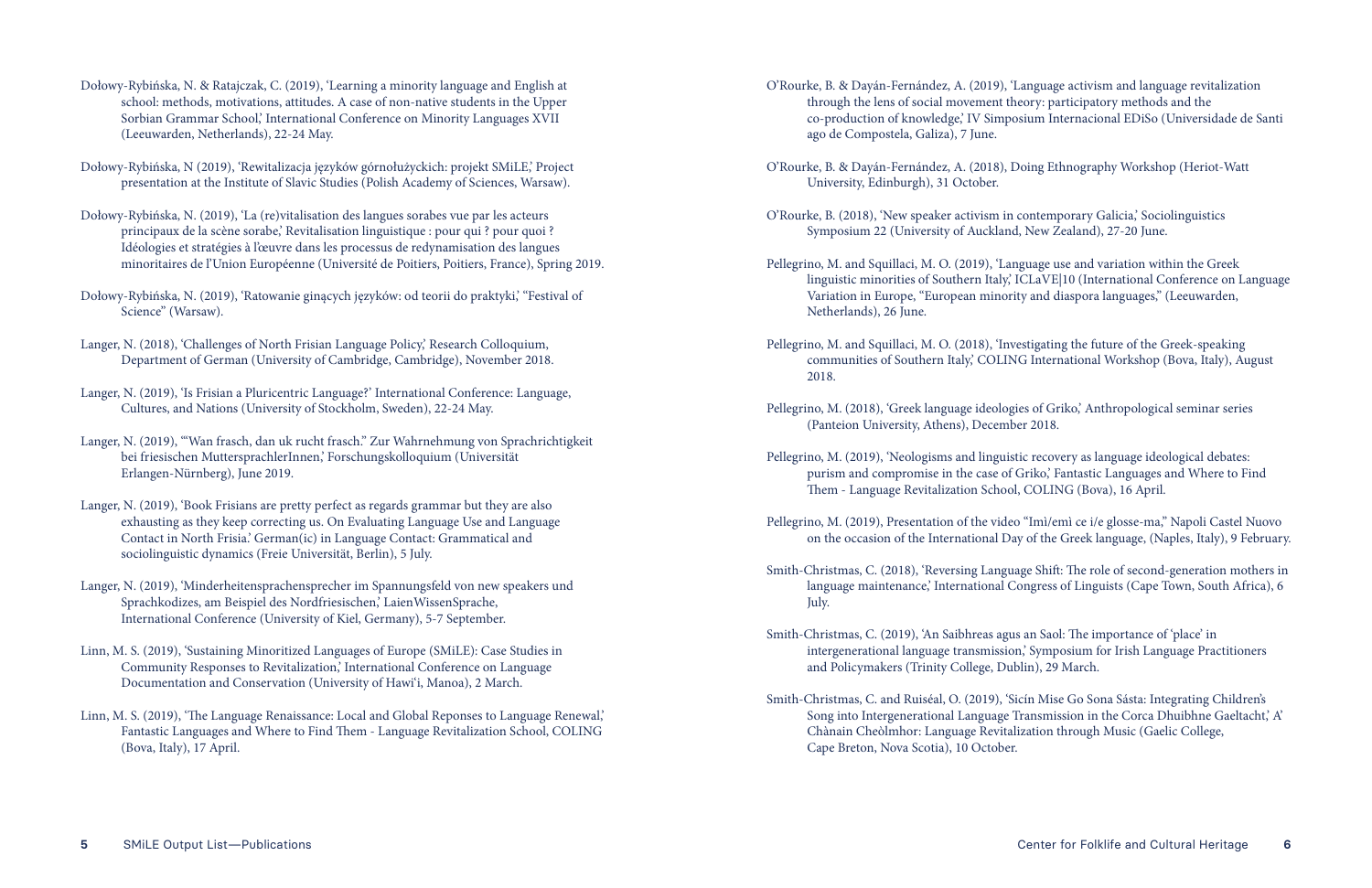- Smith-Christmas, C. (2018), 'Gaelic in Scotland and Ireland: The impact of wider language policy on the family,' The Conseil Culturel de Bretagne event on Intergenerational Language Transmission (Lorient), 23 November.
- Smith-Christmas, C. (2019), 'Intersectional and multidimensional: Using 'saibhreas' to conceptualise intergenerational language transmission,' Melbourne Linguistics Meet Up (University of Melbourne), 9 May.
- Smith-Christmas, C. (2018), 'Language Transmission in Scotland and Ireland,' Celtic Sociolinguistics Symposium (National University of Ireland, Galway) 16 November.
- Smith-Christmas, C. (2019) 'Saibhreas' versus standard: resolving potential ideological tensions in Corca Dhuibhne,' International Congress of Celtic Studies (University of Bangor, Wales), 23 July.
- Squillaci, M. O. (2019), 'Eliciting data from minority languages. Examples from Calabrian Greek,' MedLang Conference (Göttingen, Germany), June 2019.
- Squillaci, M. O. (2019), 'Grecità in Italia,' on the occasion of the International Day of the Greek Language (La Sapienza Università di Roma, Italy), 9 February.
- Squillaci, M. O. (2019), 'Magna Graecia and magni glossa,' Fantastic Languages and Where to Find Them - Language Revitalization School, COLING (Bova), 14 April.
- Squillaci, M. O. (2018), 'Greko 2.0. Rivitalizzazione linguistica e nuove tecnologie,' La Figura del Mediatore Linguistico e Culturale nell'Era Digitale (SSML San Domenico di Roma, Fermo, Italy), 23-24 March.
- Squillaci, M. O. (2018), 'Il greco in/di Calabria,' Corso di lingua e cultura italiana (University of Calabria, Italy), June 2018.
- Squillaci, M. O. (2018), 'Weaving identity through language. Notes on the Calabrian Greek community,' The Political Logic of Mediterranean Landscapes: Insights from NEHsponsored Archaeological Research in Southern Calabria (University of Notre Dame, South Bend, Indiana), 28-30 June.
- Squillaci, M. O. (2018), 'When Greek meets Romance: A Morphosyntactic Investigation of Language Contact in Aspromonte,' "It's all Greek to me: Hellenization and Greek Language Survival in Calabria" (Italian Archeological School, Athens), 24 November.



Hansen, C. (2019), *Wahrnehmung und Effektivität von nordfriesischer Sprachpolitik*, M.A. dissertation,

Marvin, C. (2019), *Minority Language Education Policy in Practice: Constructing Social Relationships in Aranese Classrooms* (unpublished Master's thesis), Paris: Université Sorbonne Nouvelle - Paris 3.

- University of Flensburg.
- 
- Master's thesis), Paris: Université Sorbonne Nouvelle Paris 3.



Saincet, T. (In preparation), *Le catalan au stade. Utiliser la langue pour redéfinir la frontière* (unpublished

## **WEBSITES/DIGITAL FORMS**

Admiraal, F. (2020), 'Winter Ends with a Bonfire: Culture and Community in North Frisia,' *Smithsonian Folklife Magazine*. <https://folklife.si.edu/magazine/winter-bonfire-biikebrennen-north-frisia>

*Smithsonian Folklife Magazine*, 4 February 2019. [https://folklife.si.edu/magazine/sharing-heri](https://folklife.si.edu/magazine/sharing-heritage-occitan-sheep-farm) 

Revitalizing Galician Language,' *Smithsonian Folklife Magazine*, 20 March 2019. [https://folklife.](https://folklife.si.edu/magazine/grassroots-activism-galician-language) 

- 
- Brennan, S. & Costa, J. (Eds.) (2018-present), Revitaliser l'occitan dans la nouvelle Occitanie. <https://occitan.hypotheses.org/>
- Brennan, S. (2019), 'Paratge, Amistat, e Formatge: Sharing Heritage on an Occitan Sheep Farm,' [tage-occitan-sheep-farm](https://folklife.si.edu/magazine/sharing-heritage-occitan-sheep-farm)
- Dayán-Fernández, A. (2019), 'Sharpening Our Indigenous Memory: How Grassroots Activism Is [si.edu/magazine/grassroots-activism-galician-language](https://folklife.si.edu/magazine/grassroots-activism-galician-language)
- Greko & Griko: Filoxenia (the love for the foreigner). October 2018. <https://www.youtube.com/watch?v=yskJ2Lj2Nas>
- Greko & Griko: Imì/emì ce i glosse-ma, February 2019 Greko-speakers).
- <https://www.uni-flensburg.de/friesisch/forschung/smile-project/>
- 

<https://www.facebook.com/luigi.garrisi.3/videos/10218664762110647/> (contribution from Griko-speakers).<https://www.youtube.com/watch?v=s7PkQCC5qNo> (contribution from

'North Frisian,' Dedicated project page on the University of Flensburg's Frisian Department's website,

Pellegrino, M., Squillaci, M.O., & Linn, M. (2020), 'Traveling with Language, Through Language: Easter in the Griko and Greko Communities of Southern Italy,' *Smithsonian Folklife Magazine,* 10 April 2020. [https://folklife.si.edu/magazine/easter-in-griko-greko-communities-southern-italy.](https://folklife.si.edu/magazine/easter-in-griko-greko-communities-southern-italy)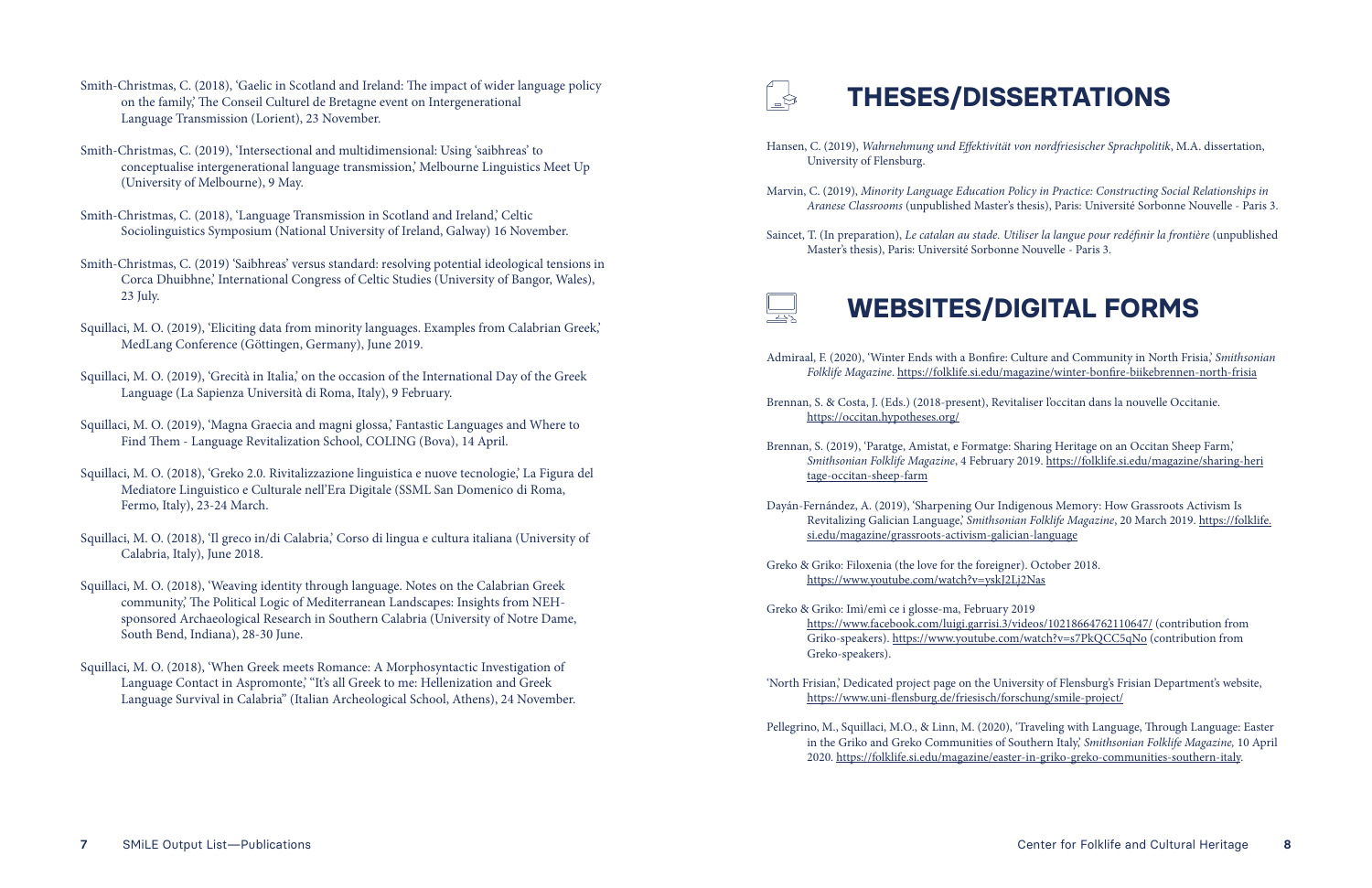- Ratajczak, C. & Dowoły-Rybińska, N. (2019), 'The Zapust Tradition in Lower Lusatia: From Cultural Shame to Pride at 10°F,' *Smithsonian Folklife Magazine*, 19 February 2019. [https://folklife.](https://folklife.si.edu/magazine/zapust-tradition-lower-lusatia)  [si.edu/magazine/zapust-tradition-lower-lusatia](https://folklife.si.edu/magazine/zapust-tradition-lower-lusatia).
- Smith-Christmas, C. (2018), 'Language as a Story: Learning Irish in Corca Dhuibhne,' *Smithsonian Folklife Magazine*, 19 September 2018. [https://folklife.si.edu/magazine/language-as-a-story-learn](https://folklife.si.edu/magazine/language-as-a-story-learning-irish-in-corca-dhuibhne)  [ing- irish-in-corca-dhuibhne](https://folklife.si.edu/magazine/language-as-a-story-learning-irish-in-corca-dhuibhne)
- Smith-Christmas, C. (2019), '"Friendnography" and the ethical questions it raises,' *The New Ethnographer*, 17 October 2019. [https://www.thenewethnographer.org/the-new-ethnographer/2019/10/17/](https://www.thenewethnographer.org/the-new-ethnographer/2019/10/17/friendnography-and-the-ethical-questions-it-raises)  [friendnography-and-the-ethical-questions-it-raises](https://www.thenewethnographer.org/the-new-ethnographer/2019/10/17/friendnography-and-the-ethical-questions-it-raises)
- Sorbische Sprache(n): Revitalisie-rung in verschiedenen politischen Systemen, *Sorbisches Institut.* https://[www.serbski-institut.de/de/Sorbische-Sprachen-Revitalisierung-in-verschiedenen](https://www.serbski-institut.de/de/Sorbische-Sprachen-Revitalisierung-in-verschiedenen-politischen-Systemen-Drittmittelprojekt/)[politischen-Systemen-Drittmittelprojekt/](https://www.serbski-institut.de/de/Sorbische-Sprachen-Revitalisierung-in-verschiedenen-politischen-Systemen-Drittmittelprojekt/)



### **ELECTE MEDIA COVERAGE**

#### **Greko & Griko**

- 'About Greko/Griko,' *Linguapax Europe*. [https://www.linguapax.org/en/linguapax-delegations/lingua](https://www.linguapax.org/en/linguapax-delegations/linguapax-europe/)  [pax-europe/](https://www.linguapax.org/en/linguapax-delegations/linguapax-europe/)
- 'Com es revitalitzen les llengües minoritzades a Europa?' *VilaWeb*, 29 January 2018. [https://www.vilaweb.](https://www.vilaweb.cat/noticies/smile-smithsonian-ub-llengues-minoritzades/ )  [cat/noticies/smile-smithsonian-ub-llengues-minoritzades/](https://www.vilaweb.cat/noticies/smile-smithsonian-ub-llengues-minoritzades/ )
- 'Raccolta di fondi per salvare il greco della Calabria dall'estinzione,' *Il Sole 24 Ore*, 23 March 2018. [https://](https://www.ilsole24ore.com/art/raccolta-fondi-salvare-greco-calabria-dall-estinzione-AEhVltLE)  [www.ilsole24ore.com/art/raccolta-fondi-salvare-greco-calabria-dall-estinzione-AEhVltLE](https://www.ilsole24ore.com/art/raccolta-fondi-salvare-greco-calabria-dall-estinzione-AEhVltLE)
- 'IlSole24Ore racconta la Calabria greca attraverso un viaggio nelle tradizioni e nel mito,' I*l Sole 24 Ore*, 6 July 2018. [https://www.citynow.it/ilsole24ore-racconta-la-calabria-greca-un-viaggio-nelle](https://www.citynow.it/ilsole24ore-racconta-la-calabria-greca-un-viaggio-nelle-tradizioni-nel-mi)[tradizioni-nel-mito/](https://www.citynow.it/ilsole24ore-racconta-la-calabria-greca-un-viaggio-nelle-tradizioni-nel-mi)
- 'Comunità in azione. Ricerca collaborativa di azioni per una rivitalizzazione linguistica a lungo termine,' *Deliapress.it*, 24 August 2018. [https://www.deliapolis.it/products/comunita-in-azione-ricerca- col](https://www.deliapolis.it/products/comunita-in-azione-ricerca-collaborativa-di-azioni-per-una-rivitalizzazione-linguistica-a-lungo-termine/)  [laborativa-di-azioni-per-una-rivitalizzazione-linguistica-a-lungo-termine/](https://www.deliapolis.it/products/comunita-in-azione-ricerca-collaborativa-di-azioni-per-una-rivitalizzazione-linguistica-a-lungo-termine/)
- 'I Ragazzi Grecanici di Calabria e del Salento per Mimmo Lucano,' *La tempora del tempo sospeso*, 14 October 2018. [https://rebstein.wordpress.com/2018/10/14/i-ragazzi-grecanici-di-calabria-e-del](https://rebstein.wordpress.com/2018/10/14/i-ragazzi-grecanici-di-calabria-e-del-salento-per-mimmo)[salento-per-mimmo-lucano/](https://rebstein.wordpress.com/2018/10/14/i-ragazzi-grecanici-di-calabria-e-del-salento-per-mimmo)
- 'Intervista alla linguista Maria Olimpia Squillaci: il nostro motto è "An me platèzzise zio Se mi parli vivo,"' *Punto Grecia*, 19 November 2018. [http://www.puntogrecia.gr/index.php/interviste/1631- intervis](http://www.puntogrecia.gr/index.php/interviste/1631- intervis  ta-alla-linguista-maria-olimpia-squil) [ta-alla-linguista-maria-olimpia-squillaciil-nostro-motto-è](http://www.puntogrecia.gr/index.php/interviste/1631- intervis  ta-alla-linguista-maria-olimpia-squil)

'Strategia Area Pilota Grecanica," *Strategia Aree Interne*, 2019-2022. [http://www.snaigrecanica.it/down](http://www.snaigrecanica.it/download/Allegato_D_SchedeIntervento.pdf)

'La Filoxenia nella lingua degli Ellenofoni del Salento e della Calabria,' *Κελλιανός*, 19 January 2019. [http://](https://kellianos.blogspot.com/2019/01/la-filoxenia-nella-lingua-degli.html)

- [load/Allegato\\_D\\_SchedeIntervento.pdf](http://www.snaigrecanica.it/download/Allegato_D_SchedeIntervento.pdf)
- [kellianos.blogspot.com/2019/01/la-filoxenia-nella-lingua-degli.html](https://kellianos.blogspot.com/2019/01/la-filoxenia-nella-lingua-degli.html)
- [chesson/](https://nanovic.nd.edu/news/faculty-research-spotlight-meredith-chesson/)
- [news/zollino-capitale-del-grico](https://www.ilgrandesalento.it/notizie/news/zollino-capitale-del-grico )

'Faculty Research Spotlight: Meredith Chesson,' *Nanovic Institute for European Studies, University of Notre Dame*, 20 August 2019. [https:/nanovic.nd.edu/news/faculty-research-spotlight-meredith-](https://nanovic.nd.edu/news/faculty-research-spotlight-meredith-chesson/)

'Zollino capitale del grico,' *Il Grande Salento,* 7 September 2019. [https://www.ilgrandesalento.it/notizie/](https://www.ilgrandesalento.it/notizie/news/zollino-capitale-del-grico ) 

#### **Irish**

'Ardmholadh do chúrsaí Gaeilge Oidhreacht Corca Dhuibhne in alt ar shuíomh an Smithsonian,' *Tuairisc. ie*, 21 September 2018. [https://tuairisc.ie/ardmholadh-do-chursai-gaeilge-oidhreacht- chorca-](https://tuairisc.ie/ardmholadh-do-chursai-gaeilge-oidhreacht-chorca-dhuibhne-in-alt-ar-shuiomh-an-smithsonian/)

- [dhuibhne-in-alt-ar-shuiomh-an-smithsonian/](https://tuairisc.ie/ardmholadh-do-chursai-gaeilge-oidhreacht-chorca-dhuibhne-in-alt-ar-shuiomh-an-smithsonian/)
- 'Comment transmettre le Breton?' (2018) *Le Peuple Breton*. Print Article. Website Available at: <http://lepeuplebreton.bzh/>

#### **North Frisian**

Carstensen, Ute, Johanna Gregersen, Britta Reifferscheidt and Ann-Christin Vietje (in prep.), 'Zweis

'Friesisch für alle: Monsterworkshop (radio report about the creative writing workshop),' *NDR1 Welle Nord*, broadcasted on 30 October 2019. [https://www.ndr.de/wellenord/sendungen/friesisch/Frie](https://www.ndr.de/wellenord/sendungen/friesisch/Friesisch-fuer-alle-Monsterworkshop,friesisch1518.html) 

- prachige Ortsbeschilderungen,' To be published in *Nordfriesland*, 209 or 210.
- [sisch-fuer- alleMonsterworkshop,friesisch1518.html](https://www.ndr.de/wellenord/sendungen/friesisch/Friesisch-fuer-alle-Monsterworkshop,friesisch1518.html)
- Interview at the FriiskFunk radio station (Alkersum, Föhr), broadcasted on 5 September 2018, [faadet](https://www.oksh.de/hoeren/mediathek/?beitrag=en-nei-projekt-wat-ham-mae-a-fresk-spriik- befaadet)
- 

[https://www.oksh.de/hoeren/mediathek/?beitrag=en-nei-projekt-wat-ham-mae-a-fresk-spriik- be](https://www.oksh.de/hoeren/mediathek/?beitrag=en-nei-projekt-wat-ham-mae-a-fresk-spriik- befaadet) 

Terhart, Lena and Femmy Admiraal (2018), 'Von Bolivien nach Fahretoft.' *Nordfriesland* 204, Pp. 7.

#### **Occitan**

'Villeneuve-sur-Lot. École occitane d'été : dialogue russo-américain en langue d'Oc,' *La Dépêche du Midi*, 18 August 2018. [https://www.ladepeche.fr/article/2018/08/16/2851860-dialoguerusso- americain-](https://www.ladepeche.fr/article/2018/08/16/2851860-dialoguerusso-americain-en-langue-d-oc.html)

'L'Escòla Occitana d'Estiu de Vilanuèva d'Òut,' *Òc Tele*, 26 September 2018. [https://www.octele.com/](https://www.octele.com/Esc-la-occitana-estiu-vilanueva-ut_fiche_1263.html) 

- [en-langue-d-oc.html](https://www.ladepeche.fr/article/2018/08/16/2851860-dialoguerusso-americain-en-langue-d-oc.html)
- [Esc-la-occitana-estiu-vilanueva-ut\\_fiche\\_1263.html](https://www.octele.com/Esc-la-occitana-estiu-vilanueva-ut_fiche_1263.html)
- Costa, J. (2019) 'Darrier viatge per l'occitan ? Questions de transmission au sègle 21e', *Aquò d'Aquí,* October 2019.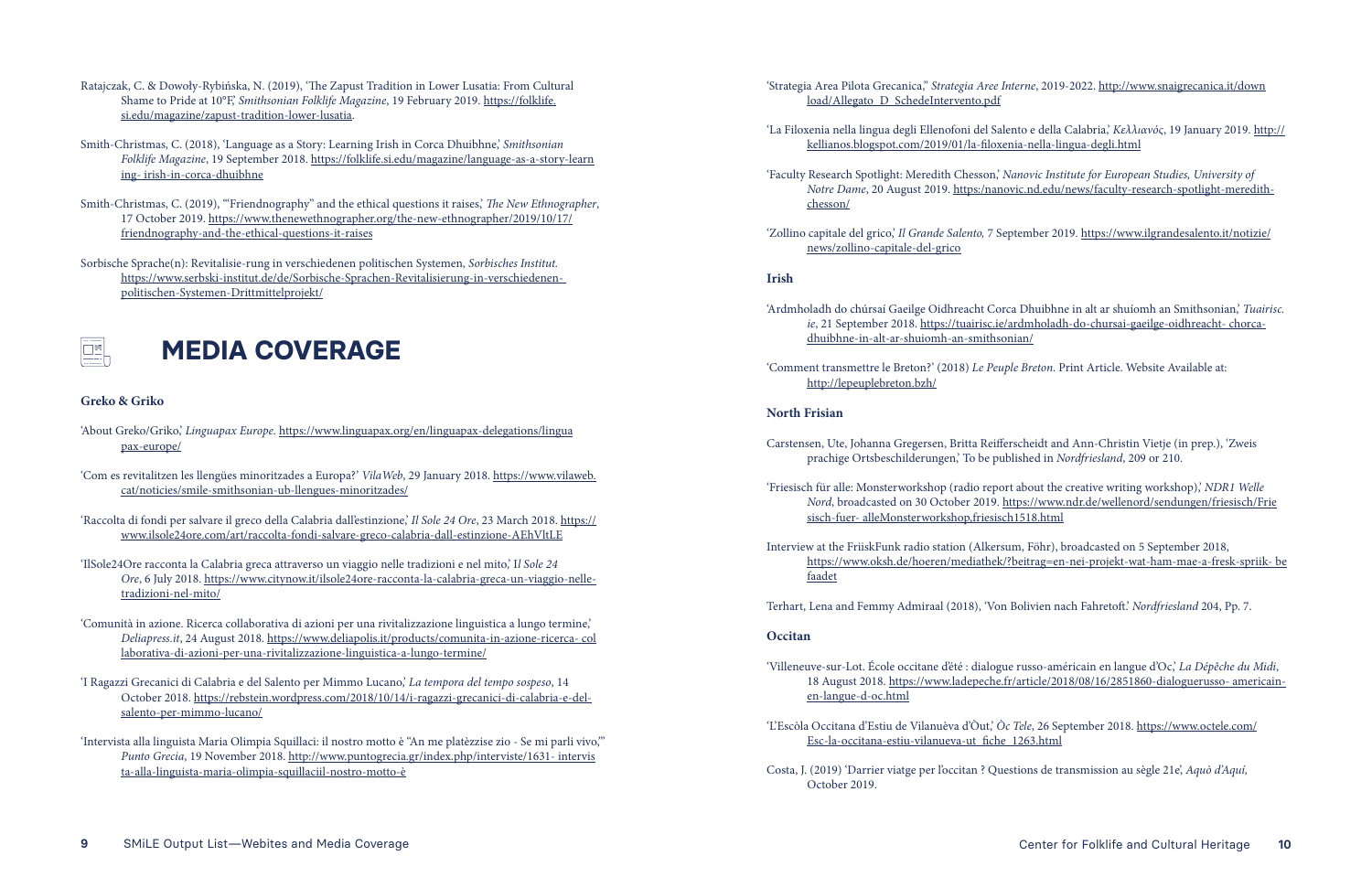Costa, J. (2019) 'Transmission de la lenga : li a ges de solucion miraculosa', *Aquò d'Aquí,* November 2019. [https://www.aquodaqui.info/Es-pas-la-lenga-que-fau-socializar-mai-leis-enfants\\_a1900.html](https://www.aquodaqui.info/Es-pas-la-lenga-que-fau-socializar-mai-leis-enfants_a1900.html)

#### **Upper & Lower Sorbian**

- 'Slědźerski projekt dobyli. Serbšćina jedna ze šěsć rěčow přepytowanskeho projekta' [Research project won. Sorbian one of six languages of a research project], *Serbske Nowiny*, 23 November 2017, p. 1. [https://www.serbske-nowiny.de/index.php/hsb/z-luzicy/lokalka/z-mestow-a- wsow/item/30669-sl](https://www.serbske-nowiny.de/index.php/hsb/z-luzicy/lokalka/z-mestow-a-wsow/item/30669-sl-d-erski-projekt-dobyli)[d-erski-projekt-dobyli](https://www.serbske-nowiny.de/index.php/hsb/z-luzicy/lokalka/z-mestow-a-wsow/item/30669-sl-d-erski-projekt-dobyli)
- 'Mój wid: SMiLE: pomoc z USA' [My point of view: SMiLE: Help from USA], *Serbske Nowiny*, 23 November 2017, p. 2.
- 'Slěźitej, co luźe se mylse wót serbskeje rěčy' [Searching, what people are thinking of the Sorbian language]. In *Nowy Casnik* 15, 11 April 2018, p. 2. [https://www.serbske- nowiny.de/index.php/](https://www.serbske-nowiny.de/index.php/hsb/component/k2/item/35561-serb-ina-tema-na-konferency)  [hsb/component/k2/item/35561-serb-ina-tema-na-konferency](https://www.serbske-nowiny.de/index.php/hsb/component/k2/item/35561-serb-ina-tema-na-konferency)
- 'Serbšćina tema na konferency' [Sorbian subject on conference], *Serbske Nowiny*, 06 July 2018, p. 1.
- 'Gaž mam kulturu, trjebam teke rěc' [If I have a culture, then I need the language too], *Nowy Casnik*, 31 January 2019, p. 1. [https://www.nowycasnik.de/index.php/dsb/component/k2/item/5813-ga](https://www.nowycasnik.de/index.php/dsb/component/k2/item/5813-ga-mam-kulturu-trjebam-teke-r-c)[mam-kulturu-trjebam-teke-r-c](https://www.nowycasnik.de/index.php/dsb/component/k2/item/5813-ga-mam-kulturu-trjebam-teke-r-c)
- 'Bjez rěčneje politiki rewitalizacija njefunguje' [Without language policy revitalization does not work, interview with Nicole Dołowy-Rybińska and Cordula Ratajczak], *Rozhlad*, 02/2019, p. 10-15. [https://www.rozhlad.de/index.php/hsb/interview/item/5226-bjez-r-neje-politiki-rewitalizacija](https://www.rozhlad.de/index.php/hsb/interview/item/5226-bjez-r-neje-politiki-rewitalizacija-njef)[njefunguje](https://www.rozhlad.de/index.php/hsb/interview/item/5226-bjez-r-neje-politiki-rewitalizacija-njef)
- 'Planuja konkretnu podpěru. Młodostni wo wužadanjach serbskeje rěče rozmyslowali' [Planning concrete support. Young people thinking about the challenges of Sorbian language], *Serbske Nowiny*, 4 February 2019, p. 1. [https://www.serbske-nowiny.de/index.php/hsb/z- luzicy/towarstwa/](https://www.serbske-nowiny.de/index.php/hsb/z-luzicy/towarstwa/item/40141-planuja-konkretnu-podp-ru) [item/40141-planuja-konkretnu-podp-ru](https://www.serbske-nowiny.de/index.php/hsb/z-luzicy/towarstwa/item/40141-planuja-konkretnu-podp-ru)
- 'Ludźo su wćipni na dopóznaća' [People are curious about findings; interview with Nicole Dołowy- Ry bińska and Cordula Ratajczak], *Serbske Nowiny*, 28 May 2019, p. 1-2. [https://www.serbske](https://www.serbske-nowiny.de/index.php/hsb/z-luzicy/item/42592-lud-o-su-w-ipni-na-dop-zna-a)[nowiny.de/index.php/hsb/z-luzicy/item/42592-lud-o-su-w-ipni-na-dop-zna-a](https://www.serbske-nowiny.de/index.php/hsb/z-luzicy/item/42592-lud-o-su-w-ipni-na-dop-zna-a)
- 'Zamołwitosć sami přewzać. Z projektom SMiLE wědomostnicy staw serbšćiny alnalyzowałoj' [Take Responsibility yourself. Two female scientists analyzed the status of Sorbian], *Serbske Nowiny*, 3 June 2019, p. 1.
- 'Rěč a zhromadźenstwo wozrodźić. Wuslědki mjezynarodneho wědomostneho projekta diskusiju nastorčili – cyle w zmysle zamołwiteju awtorkow' [Revitalizing Language and Community. Findings of an international scientific project stimulate discussion - just as the (female) authors wanted it], Serbske Nowiny, 13 June 2019, p. 3. [https://www.serbske- nowiny.de/index.php/hs](https://www.serbske-nowiny.de/index.php/hsb/z-luzicy/kublanje/item/42909-r-a-zhromad-enstwo-wozrod-i) [b/z-luzicy/kublanje/item/42909-r-a-zhromad-enstwo-wozrod-i](https://www.serbske-nowiny.de/index.php/hsb/z-luzicy/kublanje/item/42909-r-a-zhromad-enstwo-wozrod-i)

'Selbst aktiv werden. Mit dem Projekt SMiLE wurde der Stand der sorbischen Sprache analysiert' [Take Responsibility yourself. With the SMiLE-project the status of Sorbian analyzed], *Serbske Nowiny*, Monatliche Ausgabe in deutscher Sprache, [Monthly publication in German language, July 2019], p. 3. <https://folkways-media.si.edu/docs/folklife/smile/SB2606-3.pdf>



Aix Marseille Université, France Associazione Gallicianò Centro Studi Grecofono, Italy Christian-Albrechts-Universität zu Kiel - Frisian Department, Germany Domowina, Germany GAL Area Grecanica, Italy Heriot-Watt University, Scotland Institut d'Estudis Occitans, France Jalò tu Vua Association, Italy Laboratorio Urbano Salento Kilometro, Italy Minority Languages, Major Opportunities, COLING Municipality of Bova, Italy Municipality of Condofuri, Italy Municipality of Zollino, Italy National University of Ireland, Galway, Ireland Nordfriesischer Verein, Germany Nordfriisk Instituut, Germany Oidhreacht Corca Dhuibhne, Ireland Pro-loco Zollino, Italy Pukambù, Italy Rěčne centrum WITAJ / WITAJ-Sprachzentrum [WITAJ Language Center], Germany

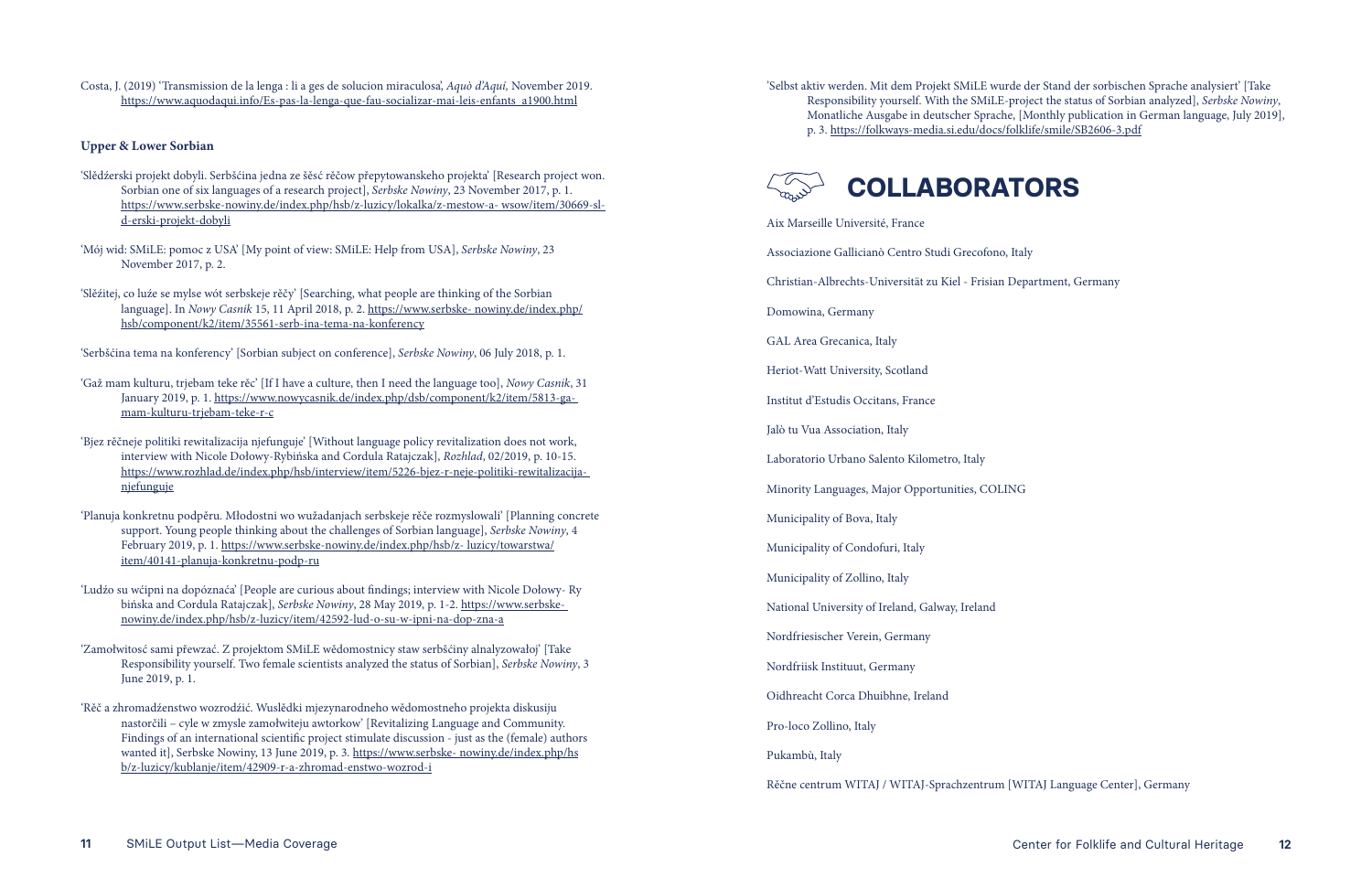### Region of Apulia, Italy

Serbske šulske towarstwo z.t / Sorbischer Schulverein e.V. [Sorbian School Association], Germany The Institute of Slavic Studies, Polish Academy of Sciences, Poland The Sorbian Institute (Serbski institute/Sorbisches Institut), Germany Université de Toulouse - Jean Jaurès, France Université Sorbonne Nouvelle - Paris 3, France University of Glasgow, Scotland

Załožba za serbski lud / Stiftung für das sorbische Volk [Foundation for the Sorbian People], Germany



*Nils Langer speaks with students on Föhr, Germany, about studying North Frisian. Photo courtesy of Nils Langer*